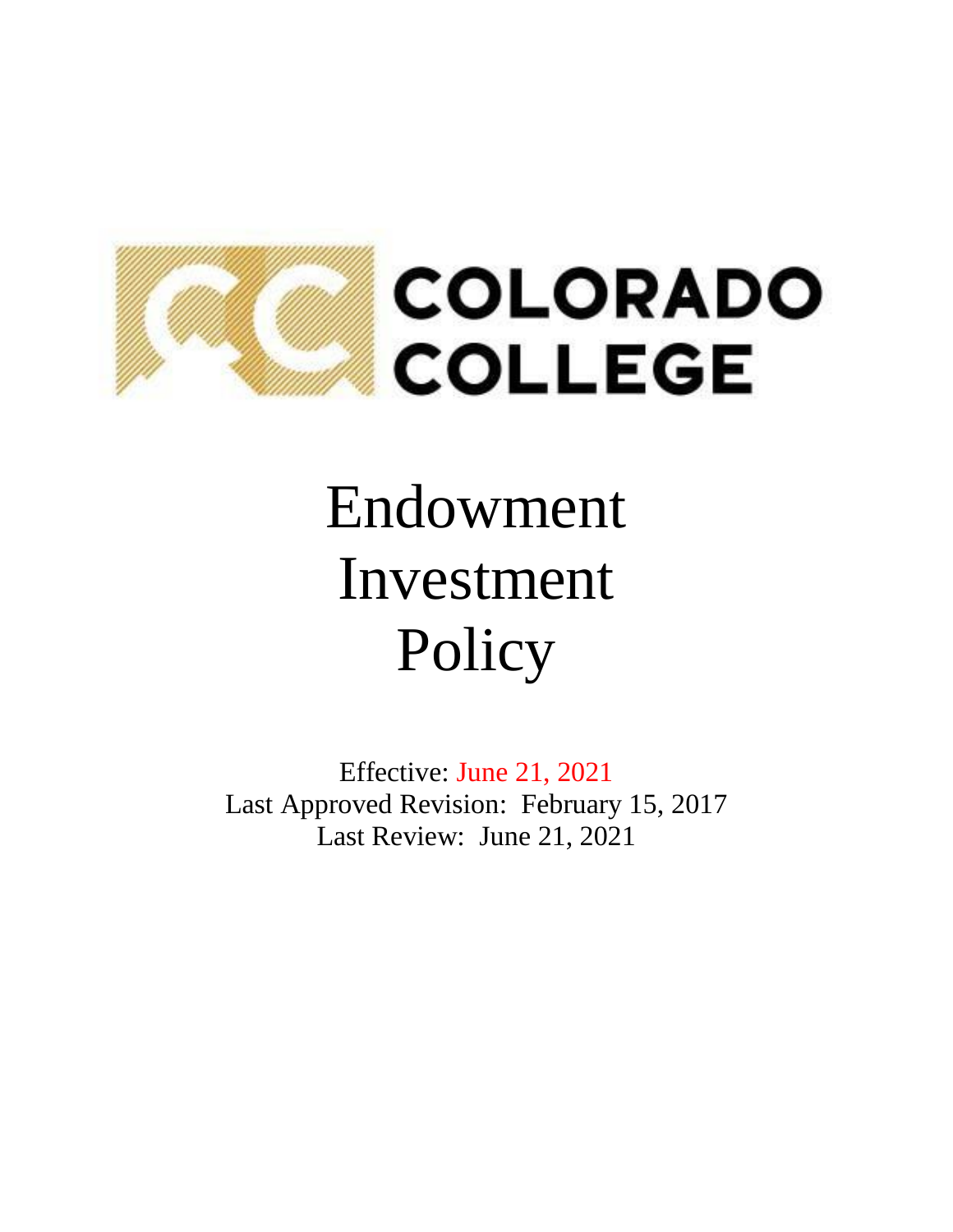| COLORADO COLLEGE ENDOWMENT INVESTMENT POLICY: APPENDIX A 11 |  |
|-------------------------------------------------------------|--|
| COLORADO COLLEGE ENDOWMENT INVESTMENT POLICY: APPENDIX B 15 |  |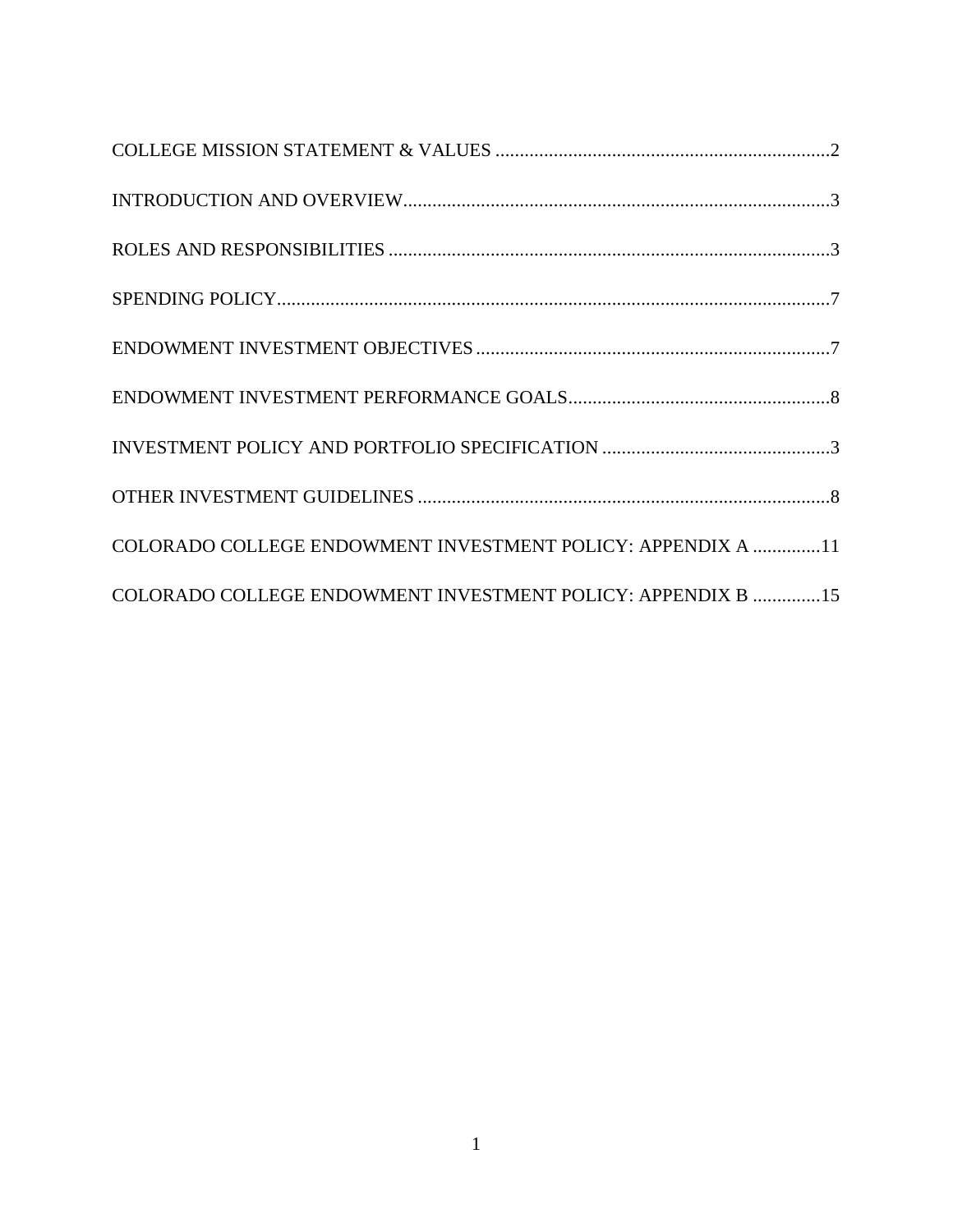## <span id="page-2-0"></span>**COLLEGE MISSION STATEMENT & VALUES**

*At Colorado College our goal is to provide the finest liberal arts education in the country. Drawing upon the adventurous spirit of the Rocky Mountain West, we challenge students, one course at a time, to develop those habits of intellect and imagination that will prepare them for learning and leadership throughout their lives.*

*As members of the Colorado College community, we share a commitment to:*

- *Honor the life of the mind as the central focus of our common endeavor;*
- *Value all persons and seek to learn from their diverse experiences and perspectives;*
- *Practice intellectual honesty and live with integrity;*
- *Serve as stewards of the traditions and resources of Colorado College;*
- *Nurture a sense of place and an ethic of environmental sustainability;*
- *Encourage engagement, anti-racism and social responsibility at local, national, and global levels;*
- *Seek excellence, constantly assessing our policies and programs.*

This Investment Policy has been carefully considered and serves as a guideline for the College's endowment investment program consistent with the objectives and mission of the institution. This statement of objectives and guidelines may be modified and re-approved over time by the Investment Committee with guidance from the College's administration and investment advisors. All current and prospective Investment Committee members and those who assist the Investment Committee should thoroughly understand the policy to ensure compliance and to establish a philosophical base from which all modifications are made.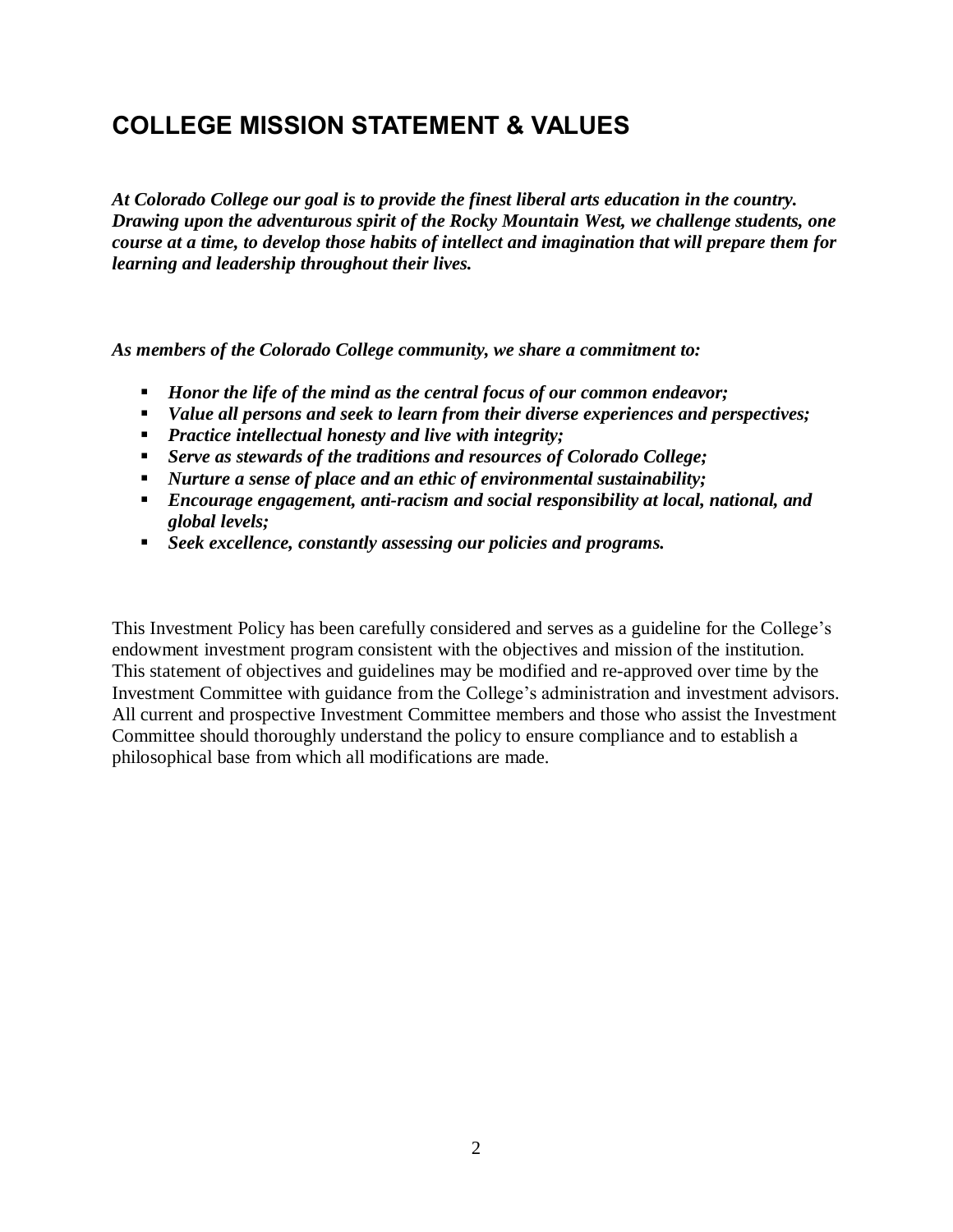## <span id="page-3-0"></span>**INTRODUCTION AND OVERVIEW**

To a substantial degree, the College's ability to achieve its educational mission today, as well as in perpetuity, is dependent upon the performance of the endowment investments. Therefore, the Board of Trustees of Colorado College, through its Trustee Committee on Investments (Investment Committee, Committee) and the College's Treasurer, are charged with the fiduciary responsibility of preserving and augmenting the value of its Endowment.

These objectives, goals, and policies provide a framework for the management of the assets, assisting the Board of Trustees in effectively supervising and monitoring the investments. The guidelines are designed to allow for sufficient flexibility in the management oversight process to capture investment opportunities as they arise, while at the same time, setting forth reasonable risk control parameters to ensure prudence and care in the execution of the investment program.

## <span id="page-3-2"></span>**INVESTMENT POLICY AND PORTFOLIO SPECIFICATION**

It is the policy of the investment program to invest according to a long-term Portfolio Specification, designed to meet the Endowment Investment Objectives and Performance Goals. The specification may be created by the advisor to the endowment and will be approved by the Investment Committee. The specification provides a diversified approach utilizing multiple asset classes and multiple managers, minimizing the risk of loss and maximizing the rate of return within acceptable overall levels of risk and the tolerance of return volatility. Please refer to Appendix A for the endowment's current approved Portfolio Specification.

The Portfolio Specification (outlined in Appendix A) will be formally reviewed at least annually to determine whether any modifications are necessary. Changes to the Portfolio Specification targets are typically motivated by market movements, contributions of new assets, cash withdrawals, new risk/return estimates, redeployment of investments to new managers, changing organizational preferences such as spending levels, overall risk tolerance, and consideration of new asset classes.

## <span id="page-3-1"></span>**ROLES AND RESPONSIBILITIES**

The Colorado College Board of Trustees has delegated general responsibility for the prudent management of the endowment and other investments of the College to the Trustee Committee on Investments. Roles and responsibilities of parties involved in this management are detailed below.

#### *INVESTMENT COMMITTEE*

The Committee has a minimum of five elected trustees whose role is to invest and manage the College's assets in the same manner as would a prudent investor, exercising reasonable care, skill, and caution in the context of the approved and documented Investment Policy and in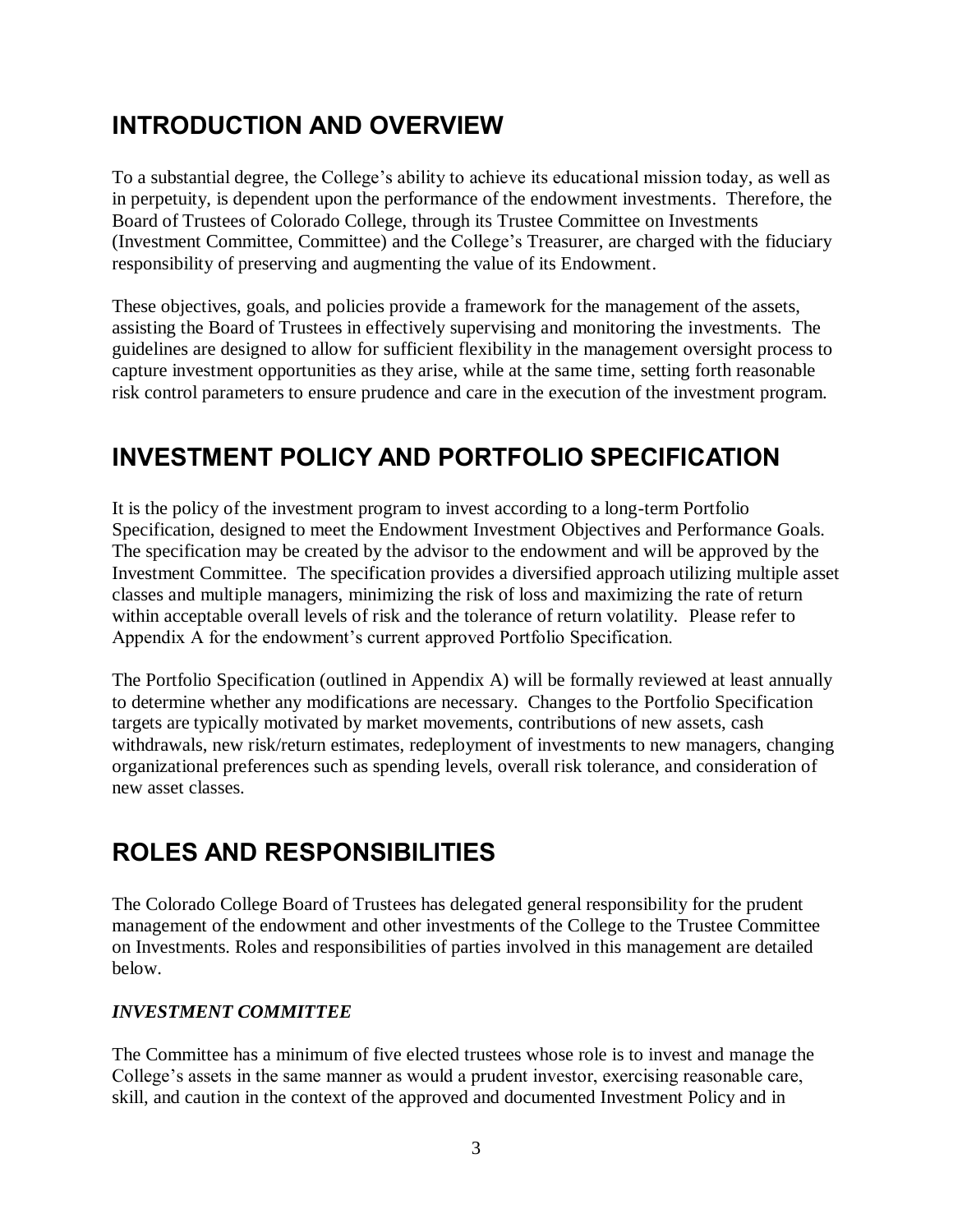compliance with the requirements of Colorado law including, but not limited to, the Colorado Uniform (Prudent) Management of Institutional Funds Act. The Committee shall evidence this process through adherence to the Investment Policy and written accounts of the Committee's discussions and decisions.

The Committee shall meet a minimum of three times per year, normally during regularly scheduled trustee meetings (three times per year) and one additional meeting per year may convene as determined by the committee members. The chairperson shall have the authority to convene non-scheduled or special meetings in person or by telephone as circumstances require.

The act of a majority of all voting members present at the meeting, at which a quorum is present, shall be the act of the Committee. A quorum at any meeting shall consist of a majority of the total number of voting members on the Committee. The Committee may also act without a meeting by unanimous consent whether by written letter or by e-mail.

The Committee shall have the express authority and responsibility to:

- 1) Review and update the Investment Policy with regard to the Endowment Investment Objectives, Portfolio Specification, and Spending Policy.
- 2) If desired, select a third-party, independent Investment Consultant/Advisor, which will be responsible for architecting and implementing the College's investment program, including strategy, asset allocation, manager selection, and risk management.
- 3) Conduct initial due diligence in connection with proposed investments/investment managers, or delegate such authority to the College's investment advisor (advisor, outsourced chief investment officer, OCIO). If delegated, the Committee retains oversight and certain approval responsibilities in accordance with its investment advisory agreement with its advisor.
- 4) Approve, implement, and modify individual investment decisions in accordance with its investment advisory agreement with its advisor.
- 5) Approve, modify, and terminate written contractual relationships with investment managers in accordance with its investment advisory agreement with its advisor, and advisory or consulting firms. Determine and approve the terms and conditions of the service arrangements including the compensation/fee structures.
- 6) Delegate on-going investment/investment manager due diligence to the College's contracted investment advisor and the College's employees. If delegated, the Committee retains oversight and approval responsibilities in accordance with its investment advisory agreement.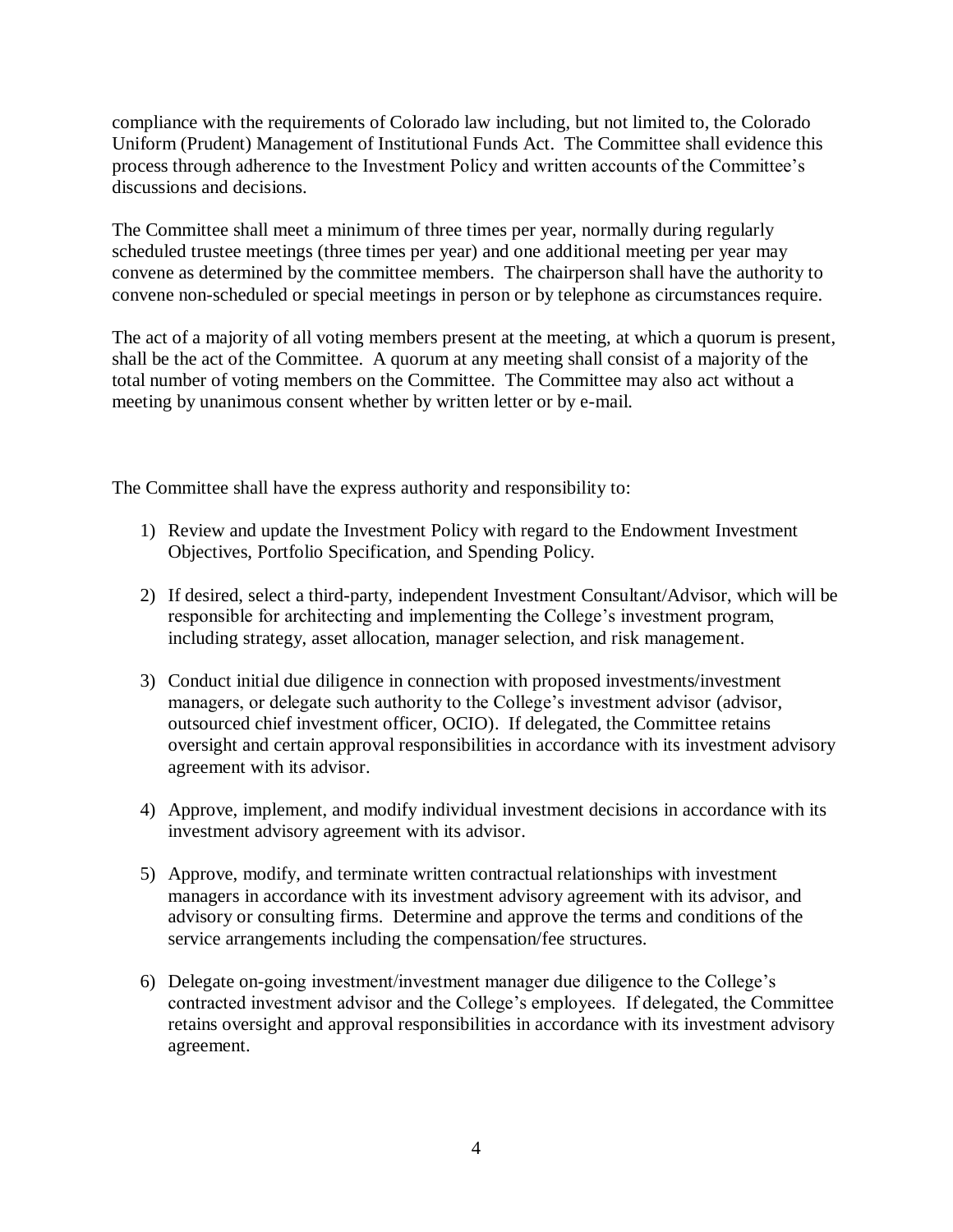- 7) Execute or rescind on behalf of the College, proxies to vote stock and other securities owned by the College. Administrative action in the area may also be delegated to investment advisors or College staff.
- 8) Provide periodic reports to the full board regarding the investment performance, goals, strategies, and objectives.

#### *FACULTY REPRESENTATIVE*

The Chair of the Board, upon a recommendation from the Faculty Executive Committee, shall appoint a faculty representative to serve on the Investment Committee. This appointed faculty member shall serve a two-year term and shall be entitled to act as a full member of the committee with a voice and vote on all committee matters. In the event there becomes a vacancy in the faculty member position on a committee, the Faculty Executive Committee shall recommend to the Chair of the Board a replacement faculty member.

#### *COMMITTEE ADVISORS*

The Investment Committee will select nonvoting, independent Advisors to the Committee. Advisors will be expected to attend meetings and provide expertise, knowledge, and guidance with regards to the Investment Policy, strategy, and manager selection.

#### *COLLEGE ADMINISTRATIVE STAFF*

- 1) Carry out directions of the Committee and act as authorized signatory on behalf of the College when entering into investment agreements after appropriate/determined legal review;
- 2) Act as a liaison between the College's advisors and the Committee.
- 3) Implement all changes approved by the Committee.
- 4) Maintain detailed records for all endowment funds and the related accounting.
- 5) Review annual endowment overhead expense review and disclosure.
- 6) Compile and provide Committee reports, in collaboration with the College's investment advisor.
- 7) Provide due diligence reports, in collaboration with investment advisor, with respect to all investments, but particularly to alternative investments as appropriate to meet all audit requirements.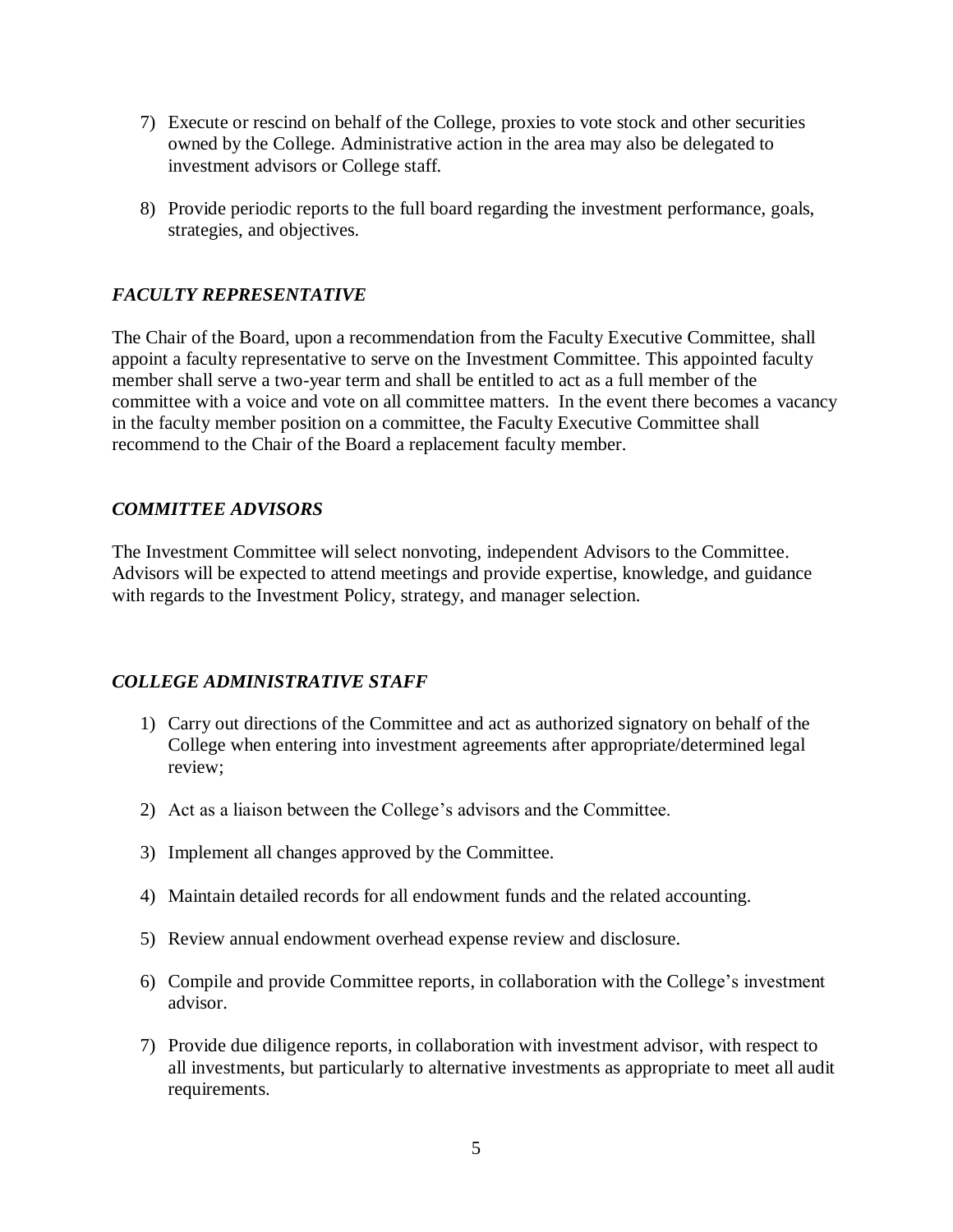#### *INVESTMENT CONSULTANT/ADVISOR*

The terms of any executed Investment Advisory Agreement apply in addition to the below.

- 1) With the committee, establish and annually review the Portfolio Specification for appropriateness in the context of the macroeconomic environment and the College's financial situation.
- 2) Perform capital market assessments including the development of short-term and longterm economic forecasts for domestic and foreign markets.
- 3) Measure, evaluate, and report on the College's current investment managers and performance.
- 4) Track key measures of portfolio risk and monitor for compliance with the Portfolio Specification and actively monitor liquidity.
- 5) Provide recommendations on the number and selection of managers for the respective asset classes, to include recommendations of the level of commitment to each.
- 6) Present qualitative and quantitative investment manager analysis for consideration by the Committee for new investment opportunities to include manager ranking as compared to the universe of potential asset class managers where applicable.
- 7) Review and evaluate investment ideas, potential investment opportunities, or potential investment managers requested by the Committee.
- 8) Conduct on-going manager review and monitoring activities in order to keep abreast of organizational and investment developments occurring at the investment management firms and present information to the Committee.
- 9) Advise the Investment Committee with respect to the hiring, retention, or dismissal of investment managers.
- 10) Provide advice on the determination of appropriate asset classes and allocations, rebalancing, and managers as they relate to the Endowment Investment Objectives set forth by the Committee.
- 11) Update Committee on all completed actions either in meetings or by email, for information only.
- 12) Participate in all regularly scheduled meetings held by the Committee. Provide written research or other assessment informational reports.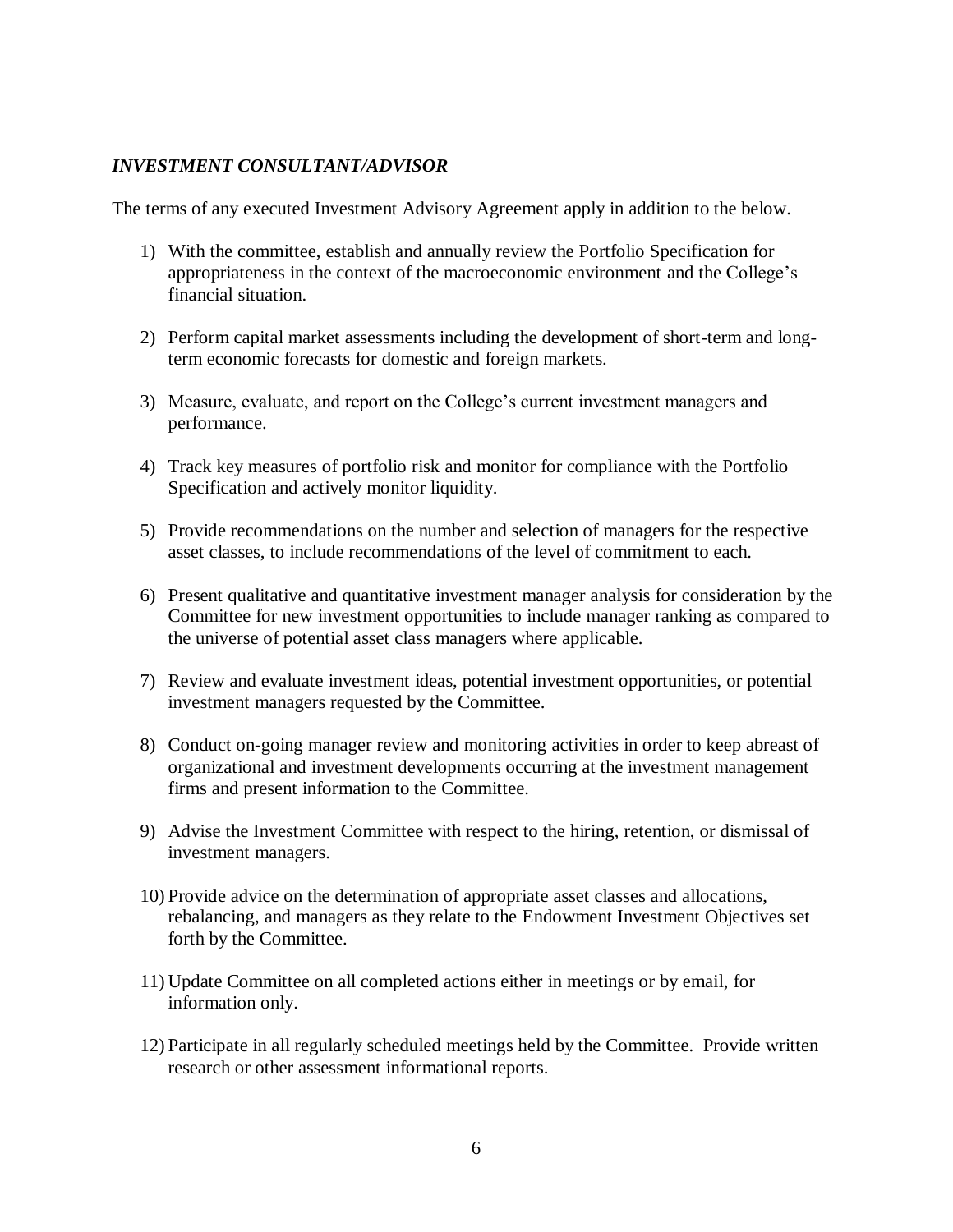- 13) Assist in reviewing and completing new investment subscription documents.
- 14) Communicate proactively to Staff and Investment Committee on any significant portfolio issues.

## <span id="page-7-0"></span>**SPENDING POLICY**

A primary goal for investing the endowment is to maintain intergenerational equity, preserving the long-term purchasing power of the endowment while providing adequate support for the operating budget, balancing the support for current students with its ability to also meet the needs of our future students.

In determining its policy for endowment fund appropriations ('Spending Policy'), the College will act in good faith, with the care that an ordinarily prudent person in a like position would exercise under similar circumstances, and will consider the following factors, if relevant:

- 1) The duration and preservation of endowment funds
- 2) The purposes of the College and the endowment funds
- 3) General economic conditions
- 4) The possible impact of inflation or deflation
- 5) The expected total return from income and the appreciation of investments
- 6) Other resources of the College
- 7) Where appropriate and where circumstances would otherwise warrant, alternatives to expenditures of an endowment fund, giving due consideration to the effect that such alternatives may have on the College
- 8) The Investment Policy of the College

The current spending rate is five percent of the 12-quarter trailing market values as of 12/31 each year, for the next academic year, limiting the annual increase to five percent or decrease to one percent.

## <span id="page-7-1"></span>**ENDOWMENT INVESTMENT OBJECTIVES**

- 1) Achieve intergenerational equity by attaining a net (after fees/expenses) total return sufficient to preserve its real (inflation adjusted) purchasing power in perpetuity.
- 2) Provide a relatively predictable (and increasing) stream of spendable endowment income as calculated by the College's approved Spending Policy.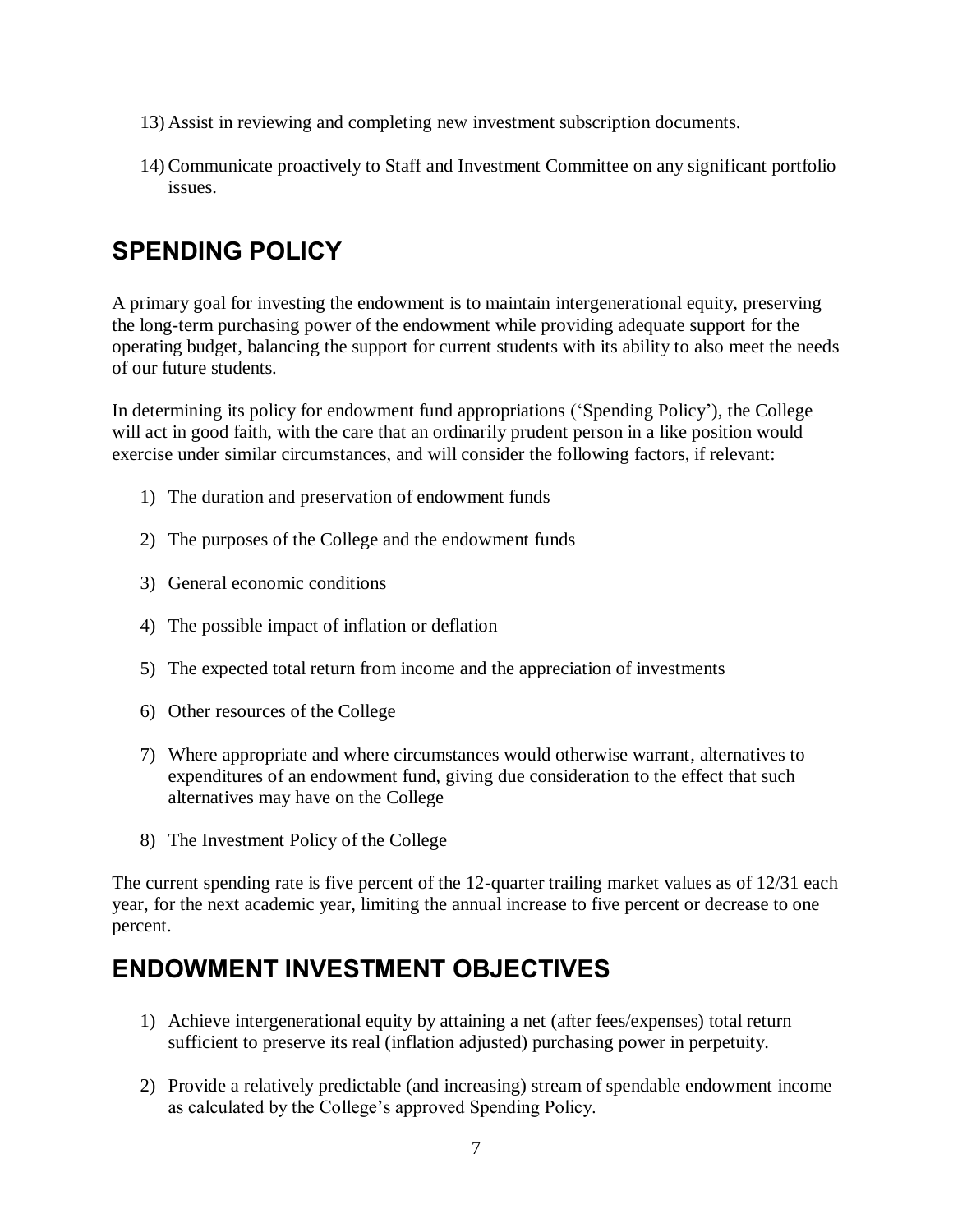3) Develop a well-diversified (by asset class and manager) long-term investment program which provides a high probability of achieving the College's total return objectives, within the overall risk tolerance of the Trustee Committee on Investments and the College.

The Endowment Investment Objectives will be accomplished through a carefully planned and executed long-term investment program.

## <span id="page-8-0"></span>**ENDOWMENT INVESTMENT PERFORMANCE GOALS**

On an annualized, net-of-fees basis, the return on the total portfolio over the long term will be expected to:

- 1) Equal or exceed the spending rate (payout) plus inflation over a full market cycle; and,
- 2) Equal or exceed the average return of appropriate capital market indices, benchmarks, or market average returns, after fees, for the specific asset categories in which the assets are invested. Please refer to Appendix A for further detail on the endowment's policy benchmark, measurement, frequency, and calculation as set forth by the advisor and agreed by the Investment Committee.

Endowment Investment Performance Goals are based upon a long-term investment horizon; therefore, interim fluctuations should be viewed with appropriate perspective.

## <span id="page-8-1"></span>**OTHER INVESTMENT GUIDELINES**

**Conflicts of Interest**: Committee members are required to disclose any potential conflict of interest in connection with an investment currently owned by the College or under consideration by the Committee. Any potential conflict of interest disclosed to the Committee in connection with any investment must be reviewed, evaluated and presented to the full Board for consideration and/or approval.

**Responsible Investing:** The primary fiduciary responsibility of the College's Board of Trustees, with regard to investing and managing the College's endowment portfolio, is to maximize the financial return on these investments within the parameters set forth in this policy ensuring equitable financial support to the College in perpetuity.

In addition to this primary objective, the College recognizes the importance of responsible investing and environmental, social, and governance (ESG) considerations with respect to the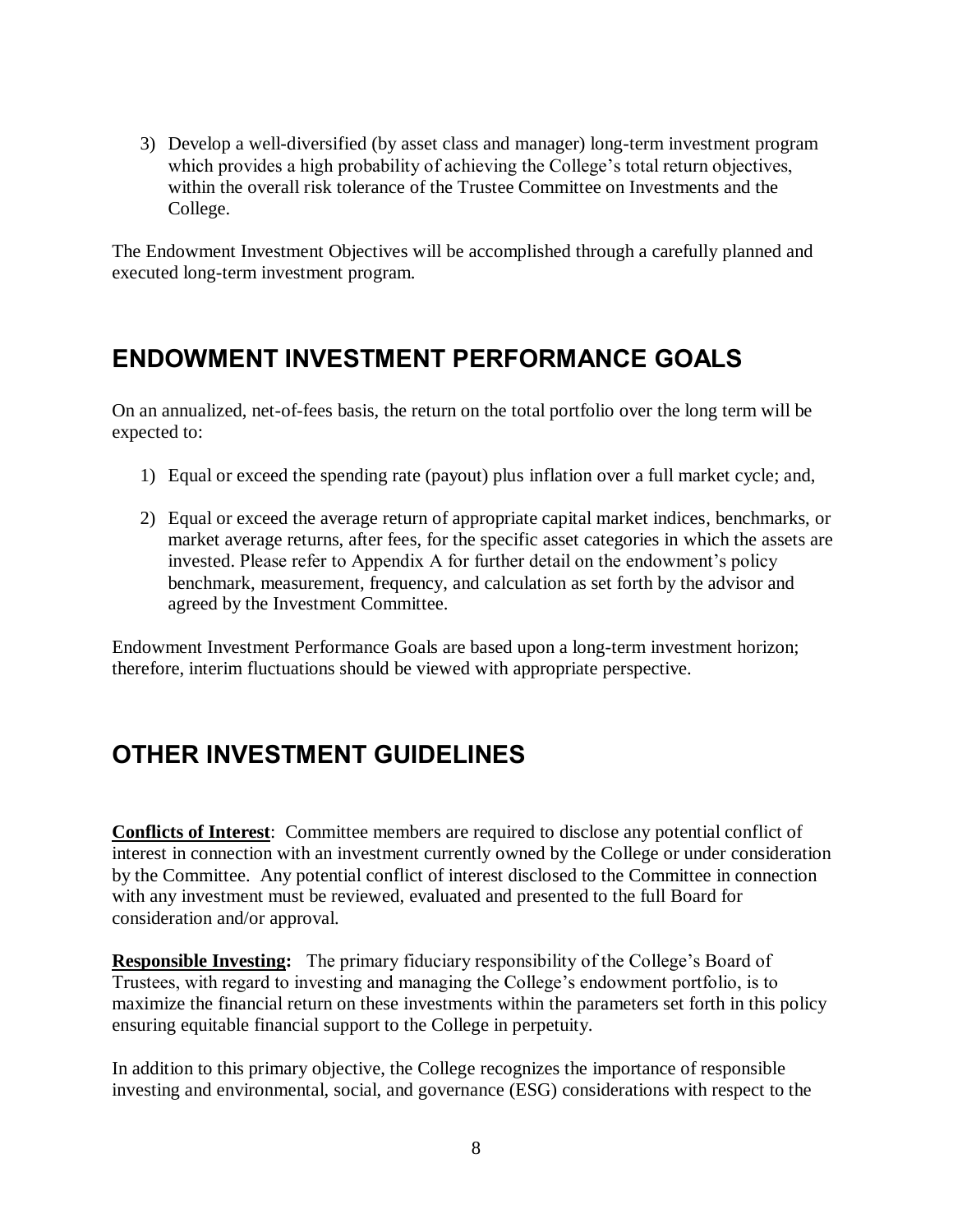endowment portfolio. For the purposes of this policy, the ESG framework includes matters related to Diversity, Equity, and Inclusion (DEI). DEI specifically is a critically important value to the College community and is promoted in various ways within the broader activities of the College. Such significance is correspondingly reflected in the endowment and its management.

Colorado College's chosen Investment Advisor integrates ESG, including DEI, into the investment program to the extent that it contributes to meeting the portfolio's overarching investment objectives. The Investment Advisor may additionally be utilized as a resource for ESG-related education and guidance. Examples of integration could include the Investment Advisor's measurement of certain ESG attributes and data, incorporation of ESG considerations into their underlying due diligence process, and active engagement with asset managers. ESG integration and resulting portfolio actions will be taken based on investment merit.

The Investment Committee will review holdings as needed in relation to ESG characteristics. Should the College identify any ESG-related issues regarding individual investments, these matters will be handled on a case-by-case basis ensuring that as fiduciaries of these assets, blanket decisions are not made without a clear understanding of the consequences.

Specific ESG-related issues raised by members of Colorado College's community outside of this periodic evaluation process should be brought in writing to the Investment Committee, who will then discuss and decide how best to proceed.

These decisions may be made in conjunction with or by leveraging input from the College's Investment Advisor.

**Uniform Prudent Management of Institutional Funds Act (UPMIFA):** The state of Colorado adopted UPMIFA in 2008. The Committee oversees the endowment investments in accordance with the act and shall manage and invest the endowed funds in good faith and with prudence.

**Quasi Endowments**: Quasi endowments, by definition, are funds established by the Board of Trustees to function like an endowment. Principal and income may be expended with appropriate approval. Quasi endowments are established with College-designated funds or with donor unrestricted gift funds.

Any new quasi endowment requires formal approval by majority vote of the Colorado College Board of Trustees. Although quasi endowments allow for the withdrawal of principal, Colorado College considers them to be long-term investments with the goal of having the original principal remain intact for a minimum of seven years. Withdrawal of a principal amount of up to \$1 million requires written approval of the Senior Vice President for Finance and Administration. The Investment Committee of the Board will receive written notification of this action at the next regular meeting of the Board of Trustees.

Withdrawal of principal amounts over \$1 million and less than \$3 million requires written approval of the President and the Senior Vice President for Finance and Administration with prior notice to the Chair of the Investment Committee and the Chair of the Board of Trustees.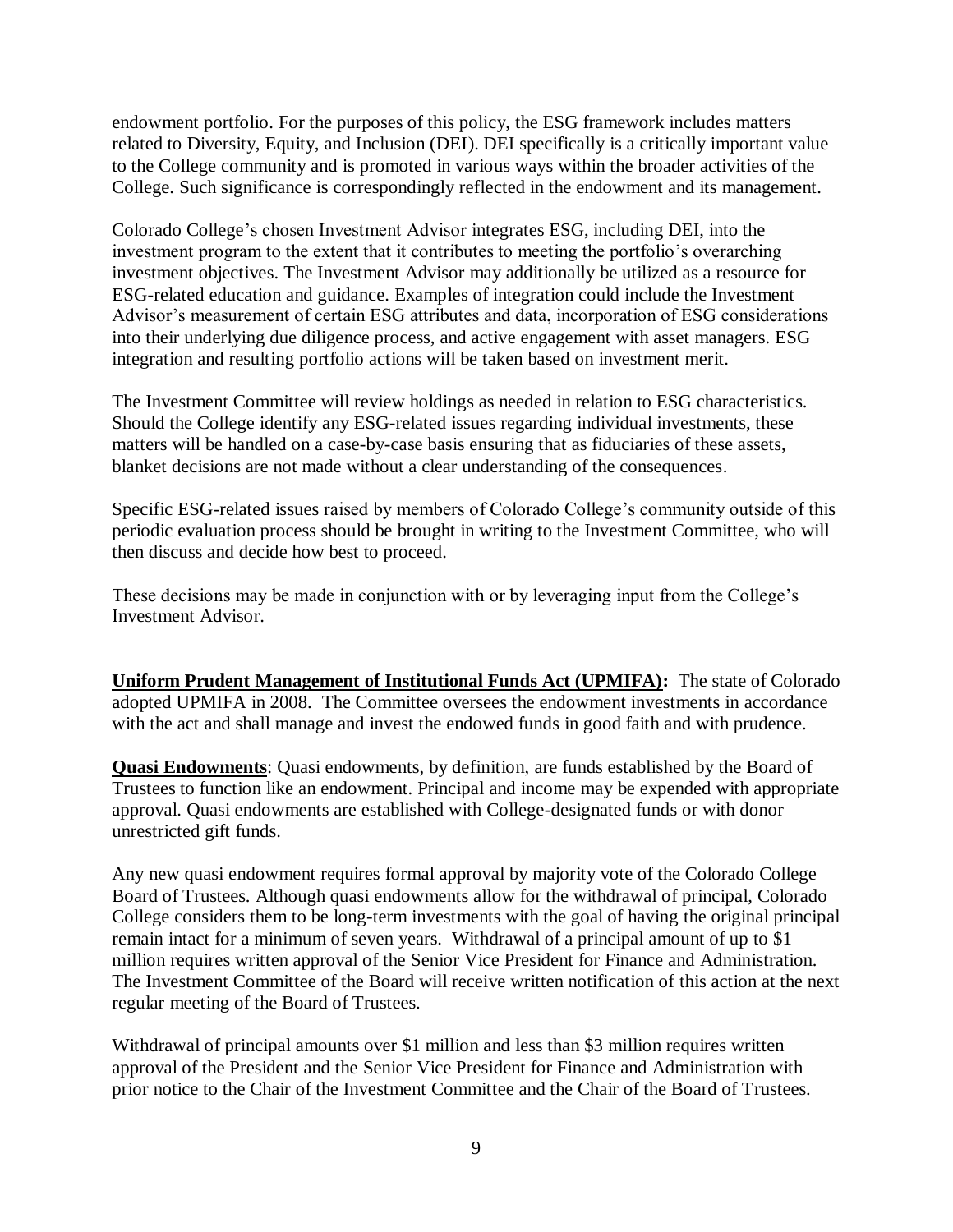The above listed amounts are the maximum limits on the withdrawal of principal from the quasi endowment that may occur within any 12-month period without formal approval by a majority vote of the Board.

Withdrawal of principal amounts of \$3 million and higher requires formal approval by majority vote of the Colorado College Board of Trustees.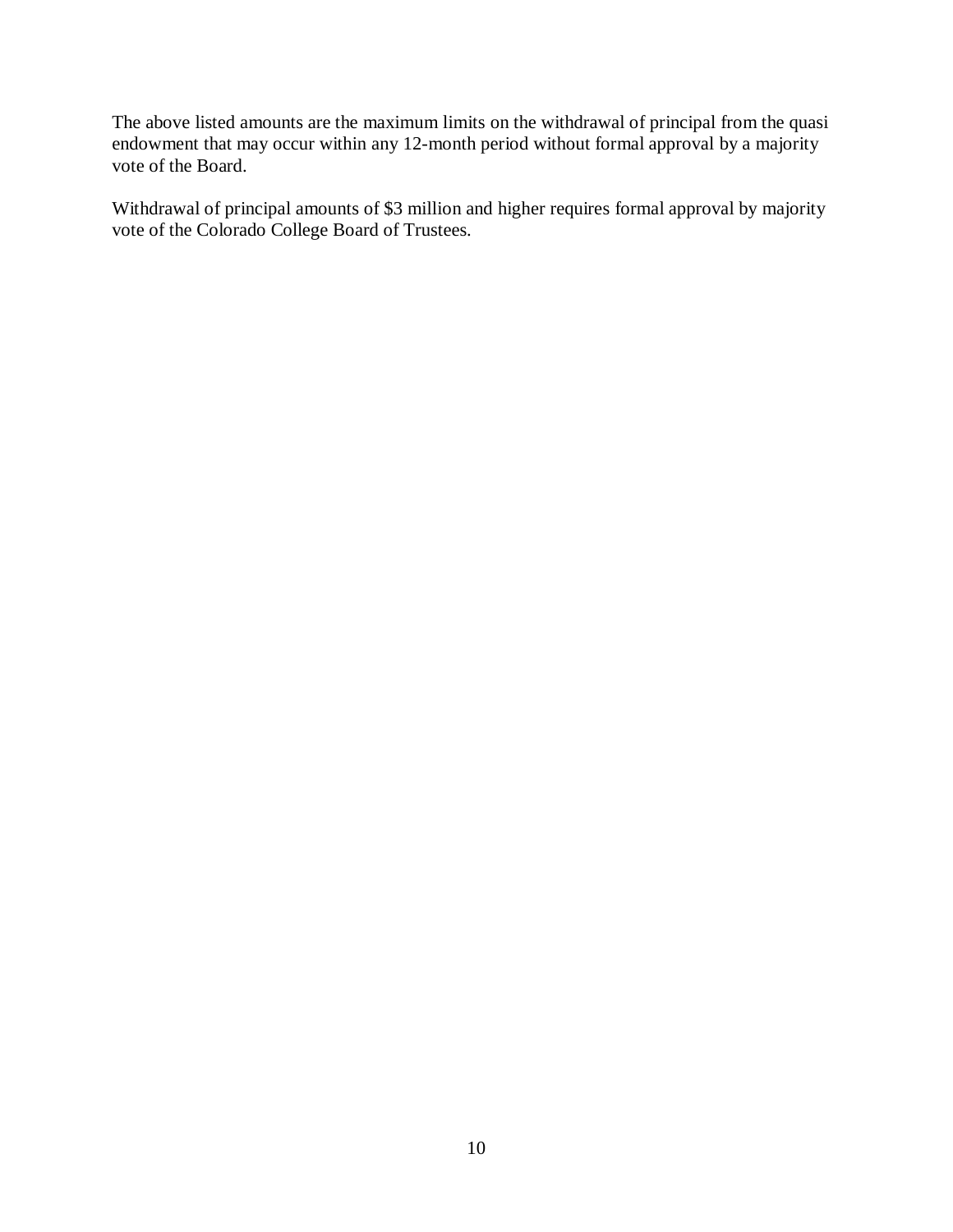## <span id="page-11-0"></span>**Colorado College Endowment Investment Policy: Appendix A**

#### *INVESTMENT TIME HORIZON*

Investments will be made according to a long term and indefinite investment horizon in line with the expected perpetual operating life of the institution.

#### *ANNUALIZED NOMINAL RETURN TARGET*

The endowment's goal is to equal or exceed the assumed spending rate, which is detailed in 'Spending Policy' above, plus inflation over a full market cycle. Even over a market cycle, there can be no guarantee that this return target will be achieved.

#### *ANNUAL WITHDRAWAL/SPEND*

The annual withdrawal/spend is expected to be in line with the College's Spending Policy as outlined above.

#### *RISK TOLERANCE*

The Committee recognizes and acknowledges that a reasonable level of risk must be assumed to provide an opportunity to achieve the long-term Endowment Investment Objectives. The Committee and its Investment Consultant/Advisor should identify and monitor risks to the portfolio, mitigating those that cause the most concern.

Given the endowment's long-term perspective, financial resiliency and target returns, the College's core investment portfolio will be run with a long-term target equity-like risk of 70%. The equity-like risk level of the overall endowment may fluctuate as a result of the addition of quasi-endowment funds.

#### *STRATEGIC RISK ALLOCATION*

The portfolio's Strategic Risk Allocation is defined in terms of core market risks or "betas". The mix of risks, once accounting for correlations to equities, translates to the policy equivalent equitylike risk (70%, as described in 'Risk Tolerance' above) that is mutually agreed by the Investment Advisor/Consultant and the Investment Committee. The portfolio's Policy Benchmark, against which performance is measured, is calculated using the agreed weights and ascribing an investible benchmark to each market risk.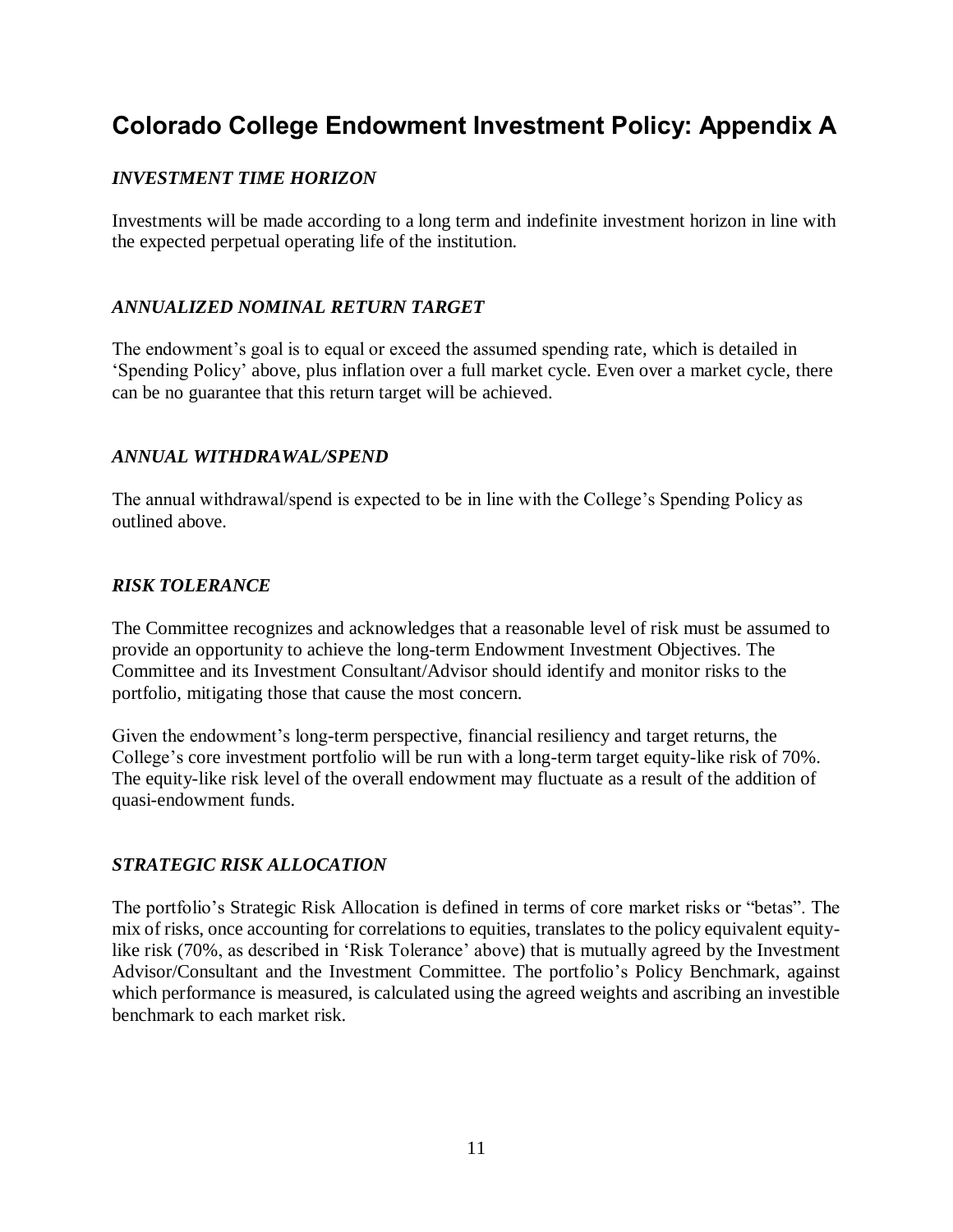| <b>Market (Beta) Exposure</b>  | <b>Strategic Allocation</b><br><b>Target</b> | <b>Equity-Like Risk</b><br><b>Conversion Factor</b> |  |
|--------------------------------|----------------------------------------------|-----------------------------------------------------|--|
| "Risk"                         |                                              |                                                     |  |
| Developed Markets Equity       | 56%                                          | 1.0                                                 |  |
| <b>Emerging Markets Equity</b> | 7%                                           | 1.3                                                 |  |
| Credit                         | 9%                                           | 0.4                                                 |  |
| Property                       | 8%                                           | 0.2                                                 |  |
| Commodity                      | -                                            | 0.5                                                 |  |
| "Safety"                       |                                              |                                                     |  |
| <b>Interest Rates</b>          | 3%                                           | 0.0                                                 |  |
| Inflation Linked Bonds         | 3%                                           | 0.0                                                 |  |
| Cash / Non-Directional Assets  | 14%                                          | 0.0                                                 |  |

#### **Total Equity-Like Risk 70%**

Conversion factors outlined above are a representation of long-term regressions of each asset class against Developed Markets Equities.

#### *BENCHMARKING & MEASUREMENT FREQUENCY*

The portfolio will be benchmarked and evaluated at the following levels:

1) Versus the portfolio's Policy Benchmark over quarterly and annual periods. The Policy Benchmark is a composite calculation of individual beta benchmarks (e.g. equities, credit, interest rates) at the agreed weights. Weights will be reviewed annually. Benchmark components currently include:

| <b>Market (Beta) Exposure</b>   | <b>Benchmark Index</b>                                               |  |  |
|---------------------------------|----------------------------------------------------------------------|--|--|
| <b>Developed Markets Equity</b> | 60/40 iShares S&P 500 Index/iShares MSCI Hedged<br><b>EAFE</b> Index |  |  |
| <b>Emerging Markets Equity</b>  | iShares Core MSCI Emerging Markets ETF                               |  |  |
| Credit                          | Vanguard High Yield Corporate Fund - Admiral Share                   |  |  |
| Property                        | 33/67 NAREIT Global Real Estate / Schwab Treasury<br>Obligation      |  |  |
| Commodity                       | iShares S&P GSCI Commodity Index Fund                                |  |  |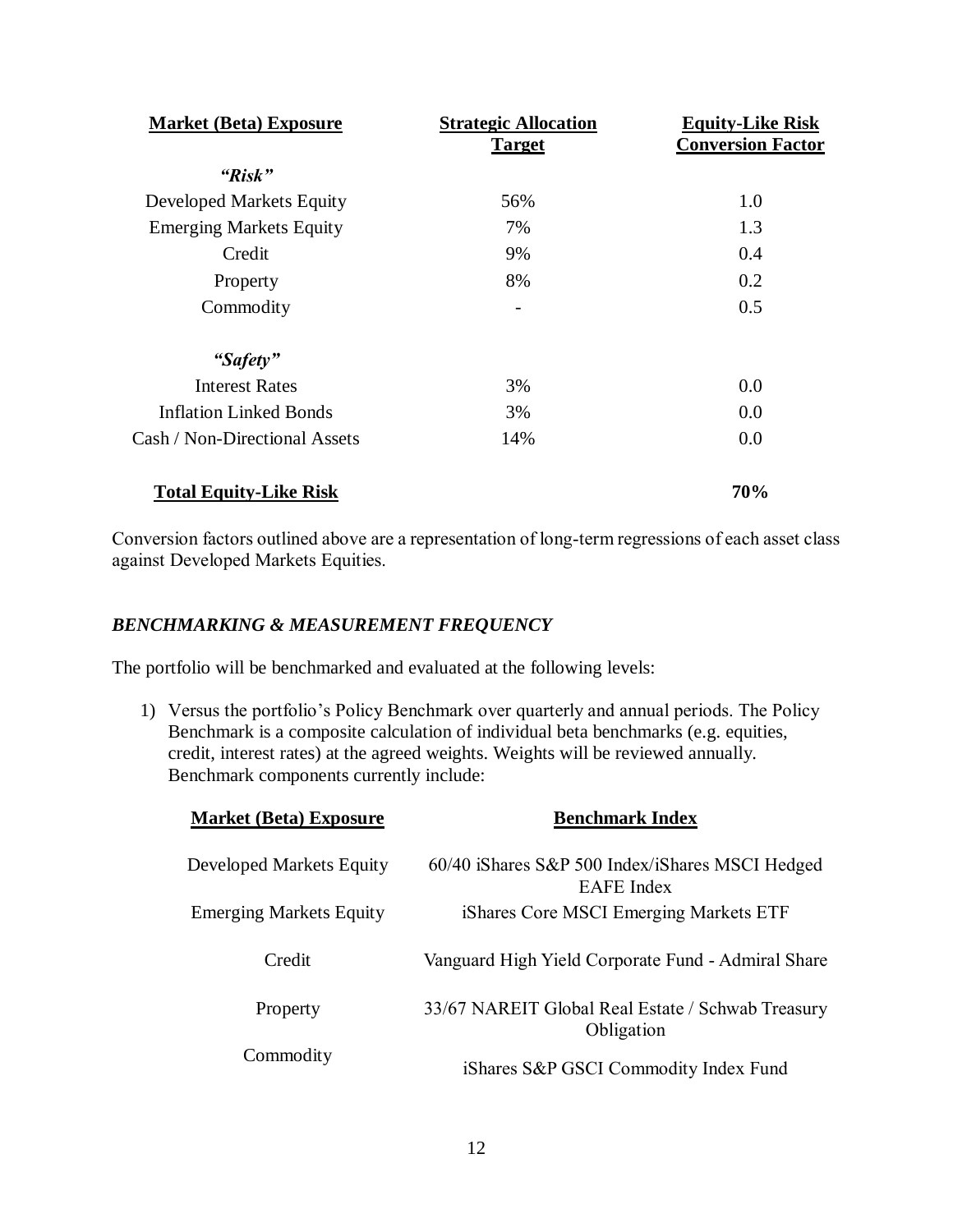| Interest Rates                   | iShares Barclays 7-10 Year Treasury (IEF)     |
|----------------------------------|-----------------------------------------------|
| <b>Inflation Linked Bonds</b>    | iShares Barclays TIPS Bond Fund               |
| Cash / Non-Directional<br>Assets | Schwab Treasury Obligations Money Market Fund |

- 2) Versus a market reference benchmark (70%/30% Global Equities / Fixed Income) over the medium term (rolling 3-5 years).
- 3) Versus a portfolio target return over a market cycle (7-10 years).

#### *ASSET CLASS RESTRICTIONS & POSITION SIZING*

There are no current restrictions in terms of the asset classes in which the endowment can invest. The Investment Committee is sophisticated and familiar with the risks associated with private and alternative investments and comfortable with positions in such vehicles alongside traditional, liquid investments. The Endowment will be broadly diversified both by asset class and within each asset class to minimize the possibility that a single security, class of securities or individual investment will have a disproportionate impact on the fund's overall return.

Position sizing will be considered within the framework of the overall equity-like risk budget (detailed within 'Risk Tolerance' above). Core active manager positions will typically be sized at 3%-5% of the portfolio, whereas more niche, volatile, or concentrated strategies will typically be sized smaller, at 2-3%. Excluding legacy investments preceding the establishment of the Partners Capital mandate, no single actively managed investment fund should generally exceed 10% of the portfolio. The endowment may invest in passive index funds and Partners Capital pooled vehicles. Such positions may be sized larger due to the greater underlying diversification of these funds.

#### *REBALANCING*

Portfolio rebalancing will be considered by the Investment Advisor/Consultant at least quarterly and more often as required. Rebalancing will be based on broad market price movements in order to maintain an overall equity equivalent risk level of 70% and the appropriate mix of asset classes in relation to the present opportunity set.

#### *LIQUIDITY*

The endowment should contain sufficient liquidity to meet its Spending Policy and operational needs, as well as to fund commitments to investment managers. The Investment Committee will receive regular reports on daily, monthly, quarterly and annual liquidity.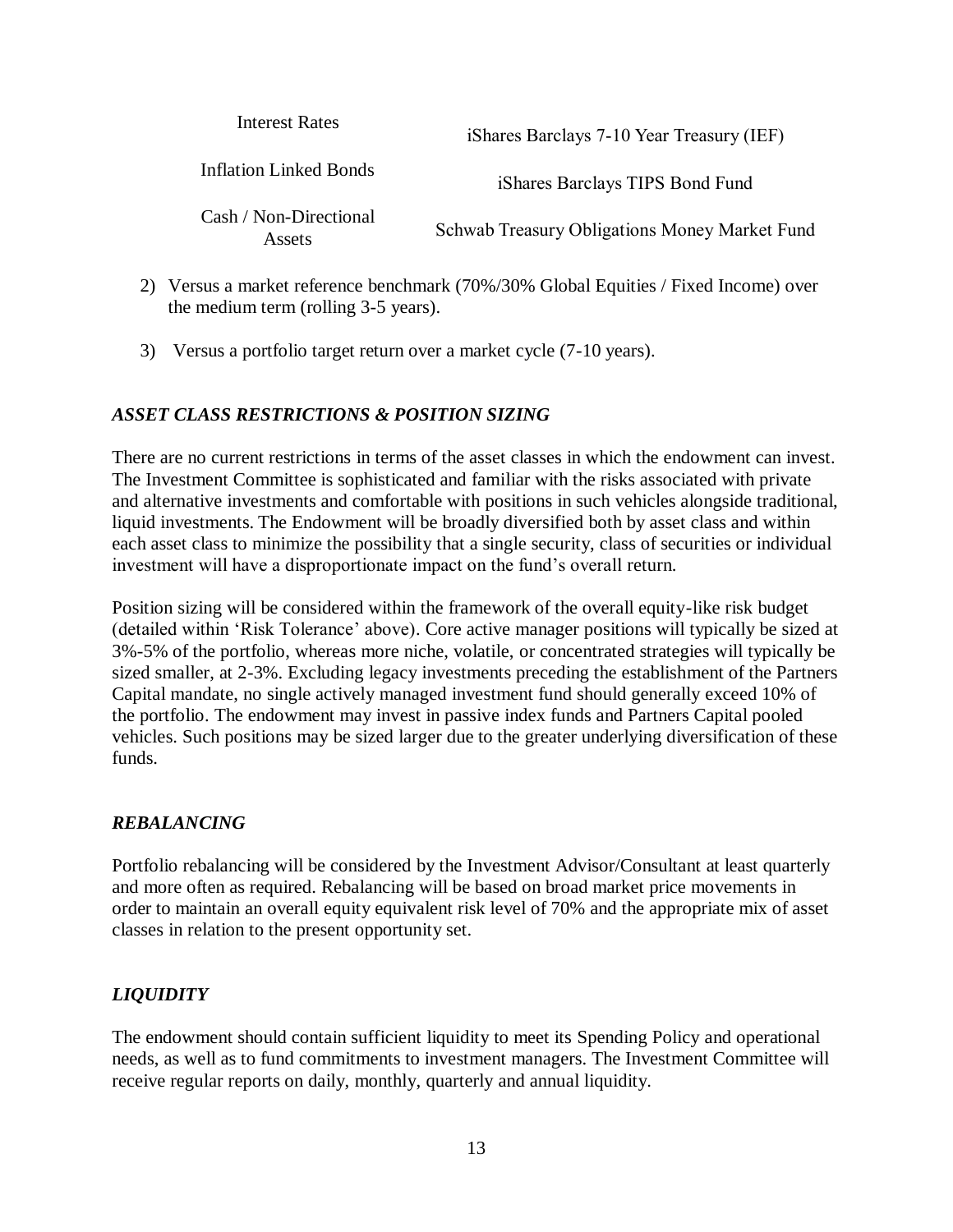In terms of illiquid investments, the portfolio's allocation is expected to grow to a target of 30%, while achieving sufficient vintage year and strategy diversification across Private Equity, Private Debt, and Private Equity Real Estate. Outside of the target illiquid allocation, the portfolio will invest in a diversified multi-asset class portfolio of investment vehicles with sufficient liquidity to fund liabilities.

#### *REPORTING CURRENCY AND FX HEDGING POLICY*

The base currency denomination for the endowment portfolio will be the US Dollar. No portfolio level foreign exchange hedging will be employed. Where possible, all investments will be US Dollar-denominated or in a US Dollar-hedged share class, except where exposure to non-US Dollar currencies is an explicit part of the investment rationale, or where hedging costs outweigh the benefit to risk-return trade-off.

#### *USE OF LEVERAGE*

Portfolio-level leverage will not be a routine component of the endowment's investment strategy. Certain underlying allocations may use leverage or have derivative exposures.

#### *DOMICILE/TAXATION RESTRICTIONS*

Investments with the potential to generate UBTI (unrelated business taxable income) will be considered on a case-by-case basis.